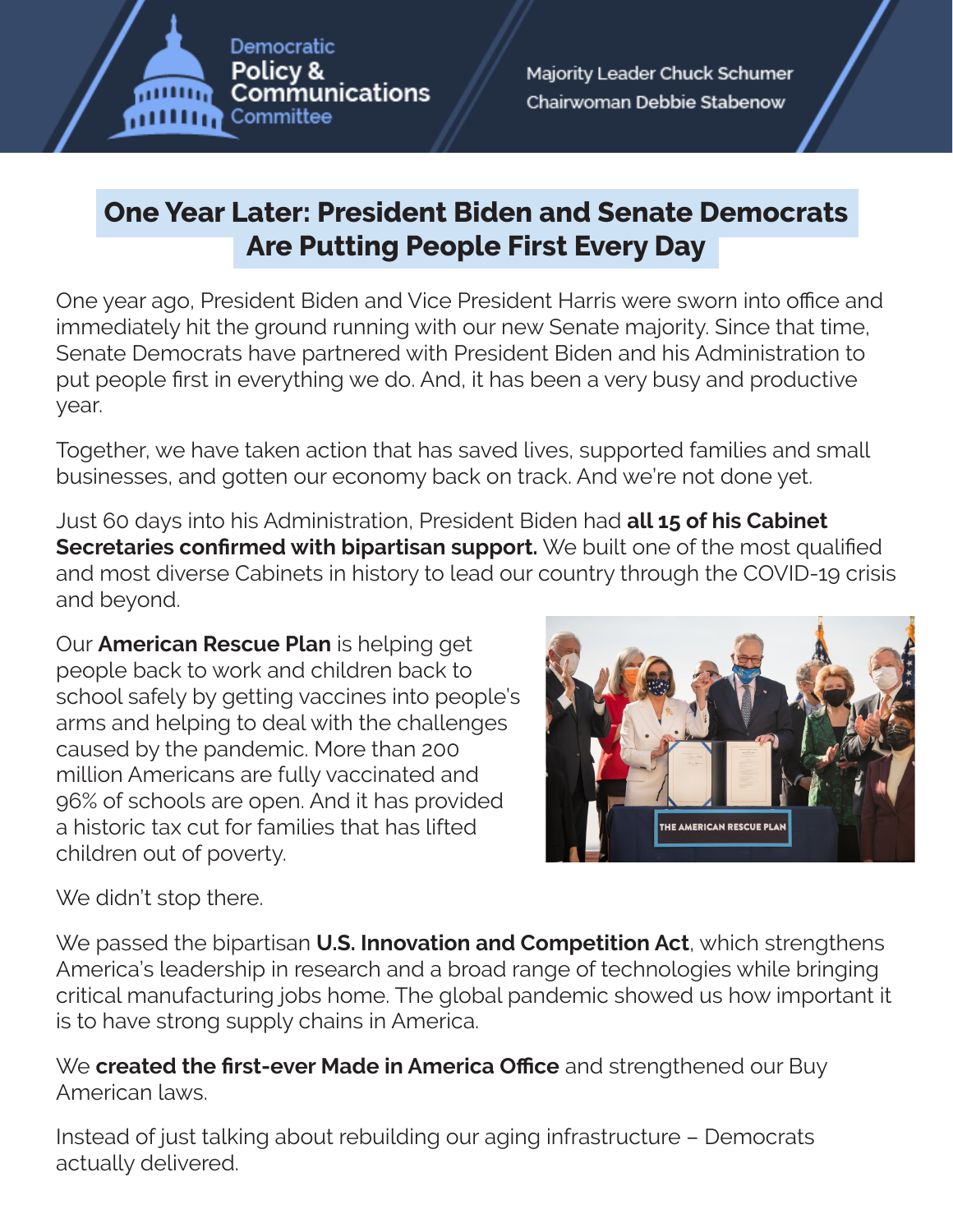

We passed the bipartisan **Infrastructure Investment and Jobs Act**, a blueprint to rebuild America and help businesses—large and small—create American jobs.

**More than 6 million jobs have been created in President Biden's frst year, and the unemployment rate had the biggest single-year drop in American history.**

**When President Biden took office, there** 

**were 18 million people on unemployment insurance. Today there are 2 million.**

## **Economic growth is the strongest in two generations—and for the frst time in 20 years, the U.S. economy has grown faster than China's.**

We believe that America is at its best when we are focused on creating opportunity and a fair shot for everyone to work hard and be successful. America is also at its best when we lead in solving our biggest challenges. And we are committed to tackling the biggest global challenge we face—**the climate crisis**.

In addition to our infrastructure investments in electric transportation and resiliency, we passed the bipartisan **Growing Climate Solutions Act** to provide support for our farmers and foresters so they can be a bigger part of solving the climate crisis.

Democrats passed legislation to combat discrimination and violence with the anti-Asian hate crimes bill and the Victims of Crimes fx.

We continue to be committed to keeping our national security strong. That's why we led the passage of the bipartisan **National Defense Reauthorization Act**.

We are investing in our men and women in uniform who keep our nation safe by providing all of our service members a well-earned pay raise and a historic new policy of 12 weeks paid leave for all parents.

Among many other things, we also made signifcant new investments in research and educational partnerships, especially at Historically Black Colleges and Universities.

More Americans have afordable health care than ever before—with nearly 5 million Americans signing up for new health plans.

We also know how indebted we are to those who have served this nation. We are **keeping our promises to our veterans**, whether it's creating opportunities for good